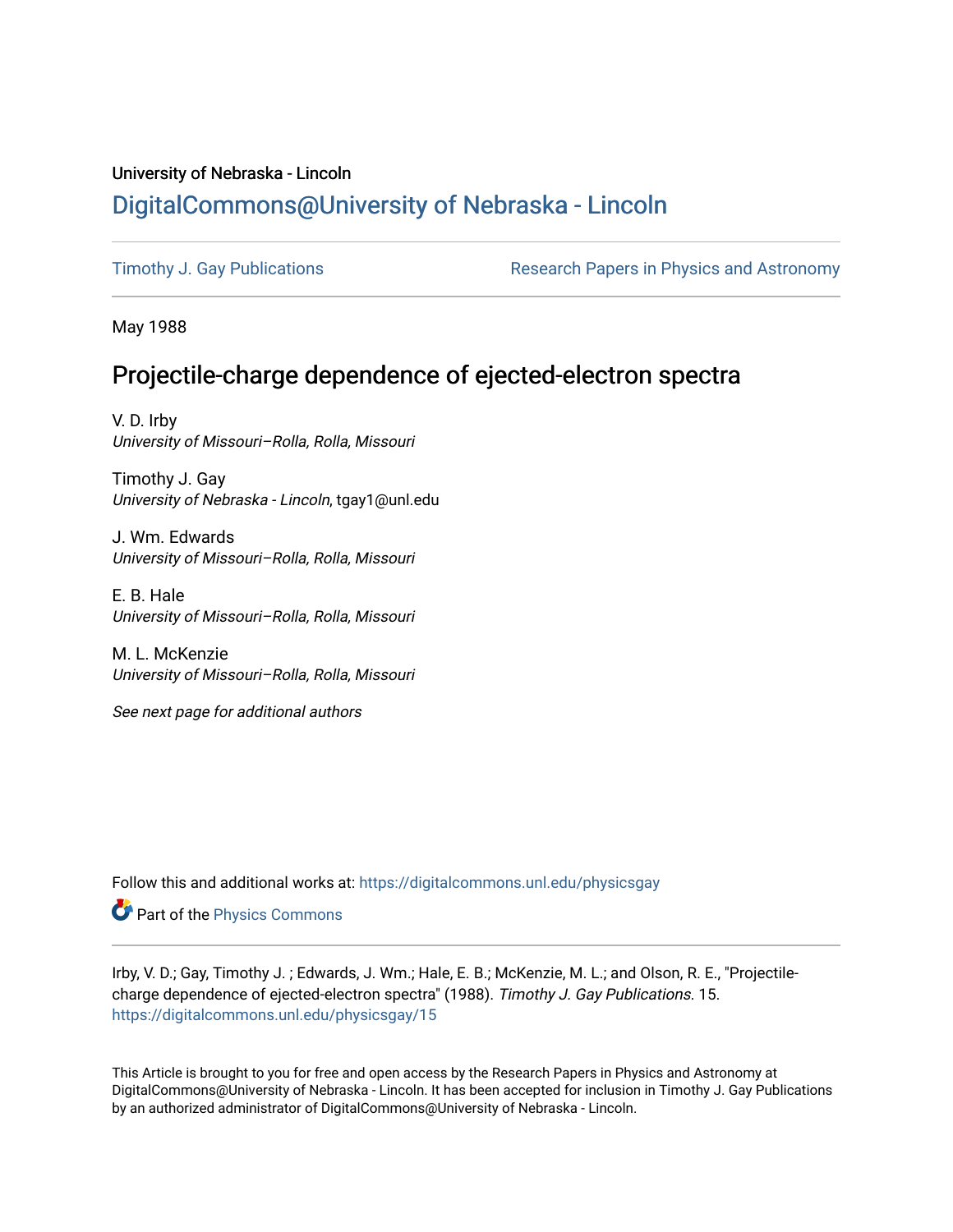### Authors

V. D. Irby, Timothy J. Gay, J. Wm. Edwards, E. B. Hale, M. L. McKenzie, and R. E. Olson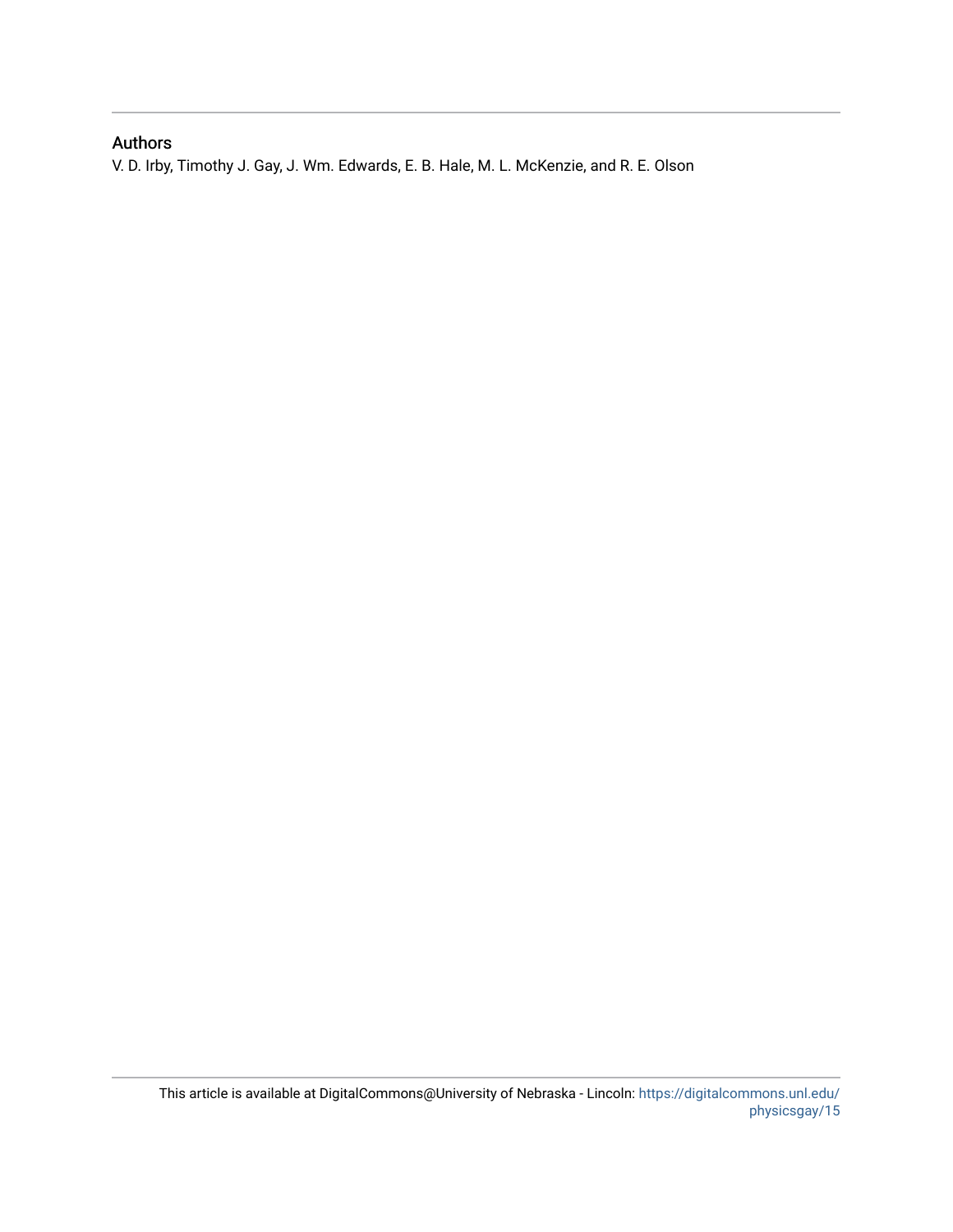Phys. Rev. A 37, 3612 - 3614 (1988) [Issue 9 – May 1988]

## Projectile-charge dependence of ejected-electron spectra

V. D. Irby, T. J. Gay, J. Wm. Edwards, E. B. Hale, M. L. McKenzie, and R. E. Olson

*Laboratory for Atomic and Molecular Research and Physics Department, University of Missouri–Rolla, Rolla, Missouri 65401*

We have studied  $H^+$ +He and  ${}^{3}He^{++}$ +He ionizing collisions at intermediate energies (60 to 120 keV/amu) and have observed a significant shift in the velocity position of the maxima in forward-ejected electron spectra when changing projectiles from protons to *α* particles. In ionizing collisions, a large portion of the ejected electrons are stranded near the transitory equiforce, or saddle point, position between the target ion and receding projectile. The shift in the electron spectra maxima to smaller velocities, due to changing projectiles from protons to  $\alpha$  particles, is consistent with the shift in the saddle-point velocity when the projectile charge is increased.

©1988 The American Physical Society

URL: http://link.aps.org/abstract/PRA/v37/p3612

DOI: 10.1103/PhysRevA.37.3612

PACS: 34.50.Fa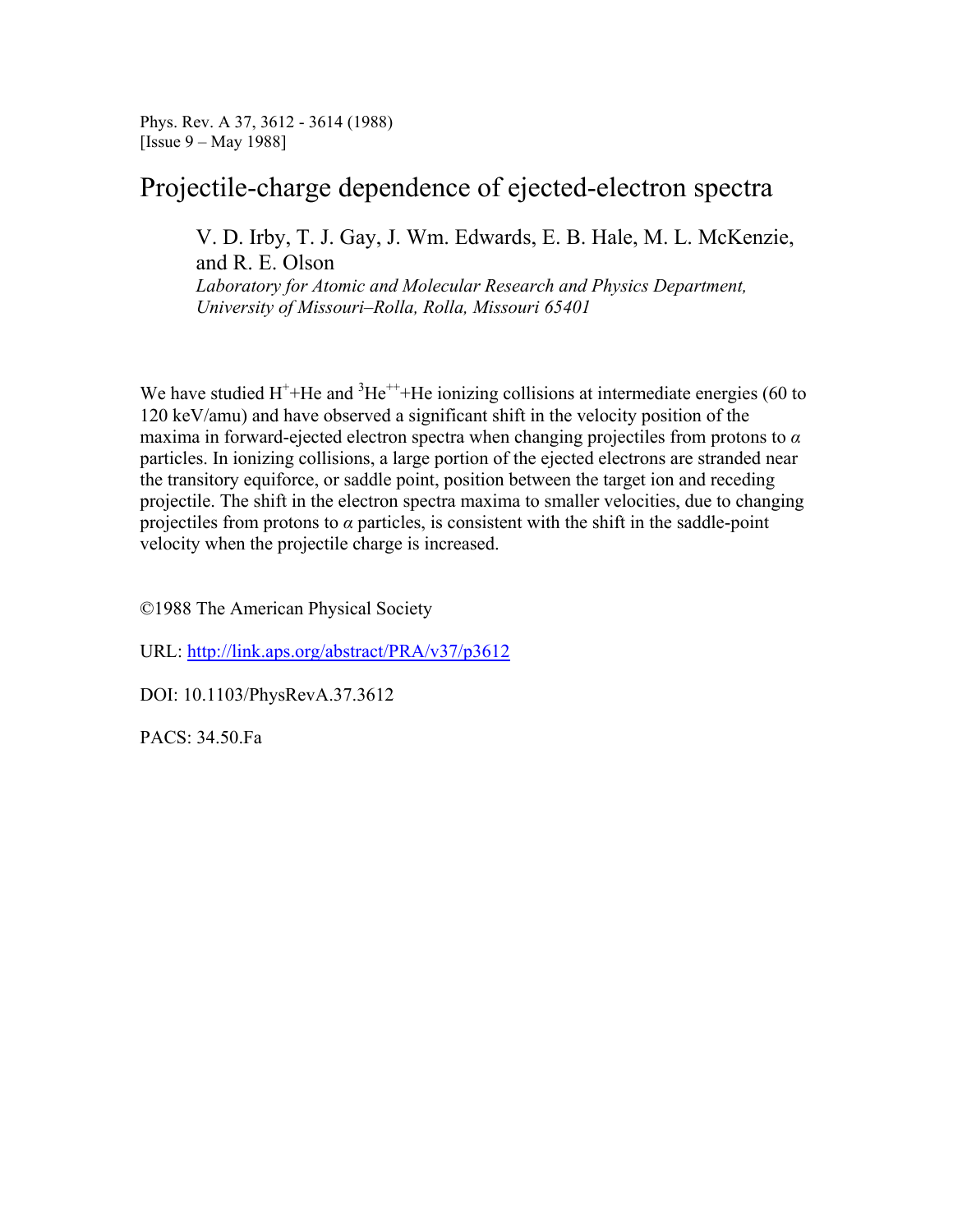MAY 1, *1988* 

#### **Rapid Communications**

*The Rapid Communications section is intended for the accelerated publication of important new results. Since manuscripts submitted to this section are given priority treatment both in the editorial ofice and in production, authors should explain in their submittal letter why the work justifies this special handling. A Rapid Communication should be no longer than 3% printed pages and must be accompanied by an abstract. Page proofs are sent to authors, but, because of the accelerated schedule. publication is not delayed for receipt of corrections unless requested by the author or noted by the editor.* 

#### **Projectile-charge dependence of ejected-electron spectra**

V. D. Irby, T. J. Gay, J. Wm. Edwards, E. B. Hale, M. L. McKenzie, and R. E. Olson *Laboratory for Atomic and Molecular Research and Physics Department, University of Missouri-Rolla, Rolla, Missouri 65401*  (Received *4* January *1988)* 

We have studied  $H^+$ +He and  ${}^{3}He^{2+}$ +He ionizing collisions at intermediate energies (60 to 120 keV/amu) and have observed a significant shift in the velocity position of the maxima in forward-ejected electron spectra when changing projectiles from protons to a particles. In ionizing collisions, a large portion of the ejected electrons are stranded near the transitory equiforce, or saddle point, position between the target ion and receding projectile. The shift in the electron spectra maxima to smaller velocities, due to changing projectiles from protons to  $\alpha$  particles, is consistent with the shift in the saddle-point velocity when the projectile charge is increased.

In a recent paper,<sup>1</sup> we presented calculations and measurements of  $H^+$  +He ionizing collisions and found that ejected electrons traveling roughly midway between the two post-collision centers dominated the forward-ejection electron velocity spectra at intermediate projectile energies. This was attributed to the stranding of electrons on the transitory Coulomb equiforce, or saddle point, region between the two post-collision centers. This phenomenon can be easily visualized classically.

In this paper, we examine the effect of increasing the projectile charge on the relative position of the peak in electron velocity spectra at a forward-ejection angle of 17°. Specifically, we have investigated ionization in collisions of protons and  $\alpha$  particles with helium at  $E = 60 - 120$  keV/amu:

$$
H^+ + He \rightarrow H^+ + He^+ + e^- \,, \tag{1}
$$

$$
He2+ + He \rightarrow He2+ + He+ + e-.
$$
 (2)

(At these energies, double electron removal is essentially negligible, $<sup>2</sup>$  although we do not discriminate against it ex-</sup> perimentally.) We present calculations and experimental data which further establish the importance of the saddle-point mechanism by illustrating the shift in electron velocity spectra due to an increase of projectile charge.

Figure I compares electronic potential plots for the two systems. In each case the target ion is at rest and the projectile is traveling with a speed  $v_p$ . When the charge of the projectile is increased, its Coulomb well becomes deeper and the traveling equiforce position is shifted toward the lesser charge. The velocity of the equiforce, or venience.

saddle-point location can be shown to be

$$
v_s = \frac{v_p}{1 + (q_n/q_T)^{1/2}},\tag{3}
$$

where  $q_p$  and  $q_T$  are the final charges of the projectile and target, respectively. When the projectile is changed from



FIG. 1. Potential energy plots for  $\phi = -\frac{q_T}{|1 - r|}$ <br>- $\frac{q_\rho}{|5 - r|}$ , where  $q_T$  and  $q_\rho$  are the final target and projectile charges, respectively. The target is placed at  $r=1$  for con-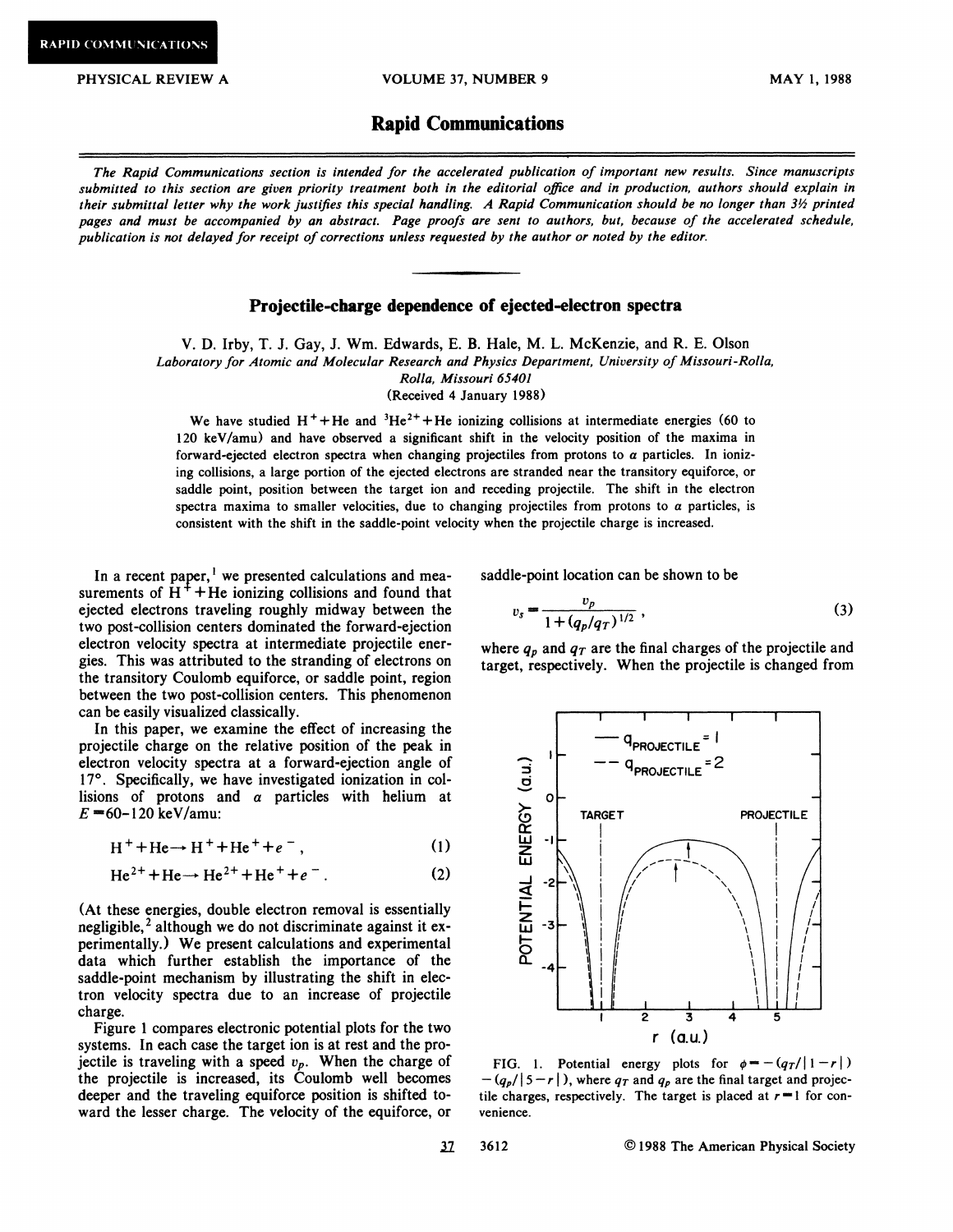$H^+$  to He<sup>2+</sup>, the velocity of the saddle point changes from  $v_s = 0.50v_p$  to  $v_s = 0.41v_p$ . Since a large portion of the ejected electrons are stranded near the saddle position in ionizing collisions,<sup>1</sup> one would expect to observe an "inward" shift in the peak of the ejected-electron velocity spectrum when comparing  $\alpha$  particles as incident projectiles to protons. This behavior is different than our initial naive expectation that, due to the higher charge on the  $\alpha$ particle, the electrons would feel a stronger pull which would tend to shift the peak to a higher velocity.

To search for a saddle-point velocity shift with a helium-atom target, we have made comparisons of ejected-electron spectra for both protons and  $\alpha$  particles with the same projectile velocities. Much of the experimental apparatus has been previously described.<sup>1,3,4</sup> We choose to use  ${}^{3}He^{2+}$  instead of  ${}^{4}He^{2+}$ , due to the difficulty of electromagnetically separating  $4He^{2+}$  from  $H_2$ <sup>+</sup>, which is abundant in the source. In order to produce adequate currents of  ${}^{3}He^{2+}$ , we have switched to using a microwave-ion source instead of our usual Colutron source (the maximum  ${}^{3}He^{2+}$  beam current obtained with the Colutron was about 0.5 nA). The microwave source, similar to that developed by Walther, Leung, and Kunk $el<sub>1</sub>$ <sup>5</sup> consisted of an 8-mm i.d. glass tube which was inserted inside a quarter-wave stub tuner. A source gas mixture of four parts <sup>3</sup>He and one part Ar resulted in a maximum beam current of 25 nA, with typical currents of 5 to 6 nA measured at the entrance to our target chamber.

The ion beam crossed an effusive helium target in single collision conditions. The electron-energy analyzer was of the parallel-plate type, and could be used at angles of 0°, by virtue of an aperture in the analyzer back plate, or at angles between 17° and 120°, a range dictated by analyzer and chamber geometry. The retardation and acceleration grids discussed in Ref. 3 were not used in this work. Magnetic fields in the interaction volume were reduced to less than 10.0 mG by Helmholtz coils and mumetal shields. Possible effects due to contact potentials, electron absorption in background gas, and a neutral beam fraction were studied and shown to be negligible.

In Fig. 2, we compare typical spectra for  $H^+$  and  $3He^{2+}$ , both with the same incident velocities. An  $x-y$ recorder was used to collect the data with the **x** axis driven by the changing voltage across the analyzer plates, and the y axis driven by the output of a rate meter. The signal-to-noise ratio was smaller for the  $\alpha$  particles due to lower incident beam currents. The detector efficiency function was determined by making a calibration run involving  $H^+$ +He with an incident proton energy of 100 keV, and an electron-ejection angle of 30°. This spectrum was then compared to the data of Rudd, Toburen, and Stolterfoht,<sup>6</sup> and the relative detection efficiency versus electron energy was obtained by dividing Rudd's data by our unnormalized cross sections obtained from the **x-y**  plots. Calibration runs were made both before and after experimental data were taken and the detector efficiency was observed to remain constant. Beam current, chamber pressure, and rate-meter gain were recorded, and using the detector efficiency function, the relative doublydifferential cross sections were obtained by normalizing to the calibration run. Absolute cross sections were then



**FIG.** 2. Electron spectra taken for incident projectile energies of 120 keV/amu and an ejection angle of 17°. The electron energy scan is from 4 to 60 eV for both protons and  $\alpha$  particles. The upper curves for each spectrum were taken with gas-in (chamber pressure  $\approx$  2× 10<sup>-5</sup> Torr uncorrected for helium); the lower curves are the gas-out background scans (chamber pres $sure \approx 3 \times 10^{-6}$  Torr).

computed by normalizing the analyzed data to the absolute cross sections reported by Rudd *et al.* <sup>6</sup> for 50 eV electrons ejected at 30" by 100-keV incident protons.

As can be seen in Figs. 2-4, there exists a significant "inward" shift of the peak in the electron velocity spectra at 60, 100, and 120 keV/amu, when the charge of the projectile is changed from 1 to 2. The shift in the electron velocity spectra corresponds to the velocity shift of the saddle point when the projectile charge is increased. We note that while the velocity of the saddle point is  $0.41v_p$  and 0.50 $v_p$  for  $\alpha$  particles and proton projectiles, respectively, all these data exhibit peaks at  $v_e/v_p > 0.5$ . The peak position is a function of projectile velocity and electron emission angle as well as the projectile charge. As the projectile velocity is increased, the relative importance of "direct," or target-centered ionization increases, and the peak shifts to a lower relative velocity (for example, the 17° electron spectrum peaks at  $v_e/v_p \approx 0.35$  for 200 keV protons in Ref. **1).** The peak position does not appear to be sensitive to electron emission angle below about  $10^{\circ}, ^{4,7}$ but at larger angles, direct ionization begins to dominate the saddle-point contribution and the peak again shifts to lower velocities. Thus, while classical arguments based on the simple geometry of the potential saddle point are qualitatively correct, quantitative predictions must include the dynamical effects of projectile and electron velocity.

In order to include these effects quantitatively, we have